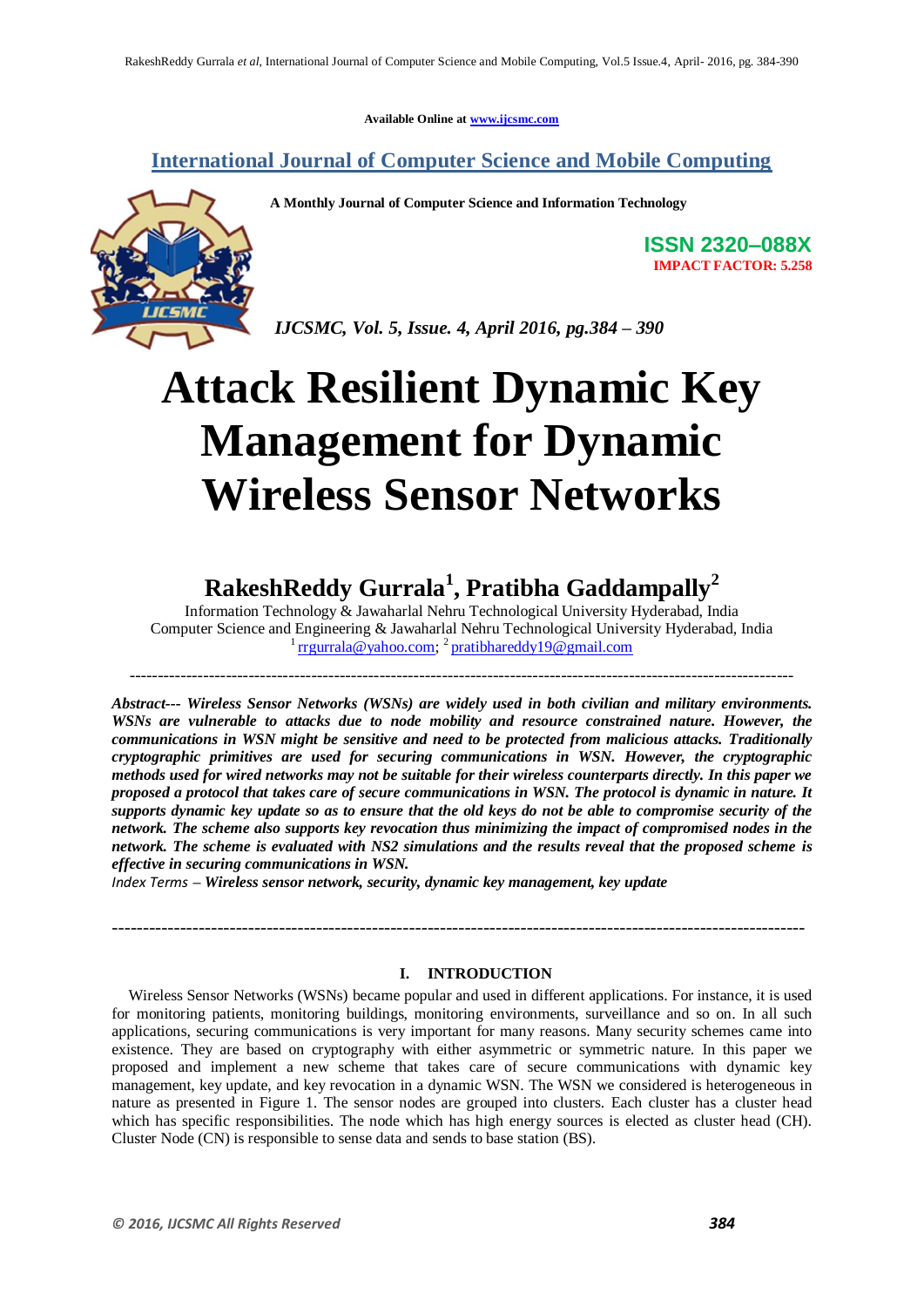



The sink shown in Figure 1 is also known as base station. It receives data from multiple clusters. The cluster heads only communicate with the base station. The sensor nodes in cluster communicate with cluster head. In this context, we proposed and implemented a dynamic key management scheme that takes care of secure key distribution, key update and key revocation.

A key management scheme with two layers was explored in [8] where dynamic key update protocol ensures the key change from time to time in order to provide high level of security to WSN. Similar kind of work was carried out in [7] as well. However, these two schemes fail when three are limited resources and the WSN is well known for its resource constrained nature. More details are in the ensuing sections. The remainder of the paper is structured as follows. Section II provides review of literature. Section III provides details of the proposed scheme. Section IV presents the experimental results while section V concludes the paper.

#### **II. RELATED WORKS**

Key management is very important in WSN. There key management schemes can be classified into two categories. They are symmetric and asymmetric. This section provides review of literature on dynamic key management schemes employed in WSN. A key management scheme with two layers was explored in [1] where dynamic key update protocol ensures the key change from time to time in order to provide high level of security to WSN. Similar kind of work was carried out in [2] as well. However, these two schemes fail when three are limited resources and the WSN is well known for its resource constrained nature. Therefore it is challenging to make use of such WSN for securing applications in the real world. Identity based PKC and other schemes came into existence. Especially ID based PKC schemes explored in [3] and [4] in which experiments were made and concluded that there were not efficient as they cause computational overhead for pairing operations that are mandatory for security of WSN.

A certificate less key management scheme is proposed in this paper. There are many certificate oriented schemes such as [5] where KGC is required in order to generate secret values. The benefit of ECC keys was considered along with secure RSA scheme with 1024 bit length used for security mechanisms. The security primitives are based on the random oracles instead of standard implementations. Many ECC based schemes came into existences as explored in [6], [7], and [8]. ECDSA is a scheme [6] which can verify the identity of cluster head in a heterogeneous network.

According to the explorations provided in [9] and [10], it is essential that a dynamic key management scheme should have certain security properties as described here. Compromise –reconcile is an important attribute that ensures that even a node is compromised, the network should not fail to function normally. Even when a node is captured by hackers, the network should continue functioning well. Impersonation is another important attribute for security. It does mean that there should be provision to cope with impersonation in which a node acts as another node illegally. Forward and backward secrecy is essential in order to have compatibility so as to prevent nodes from using old identities and keys in order to ensure high level of security. These are bet used for avoiding node-capture attacks.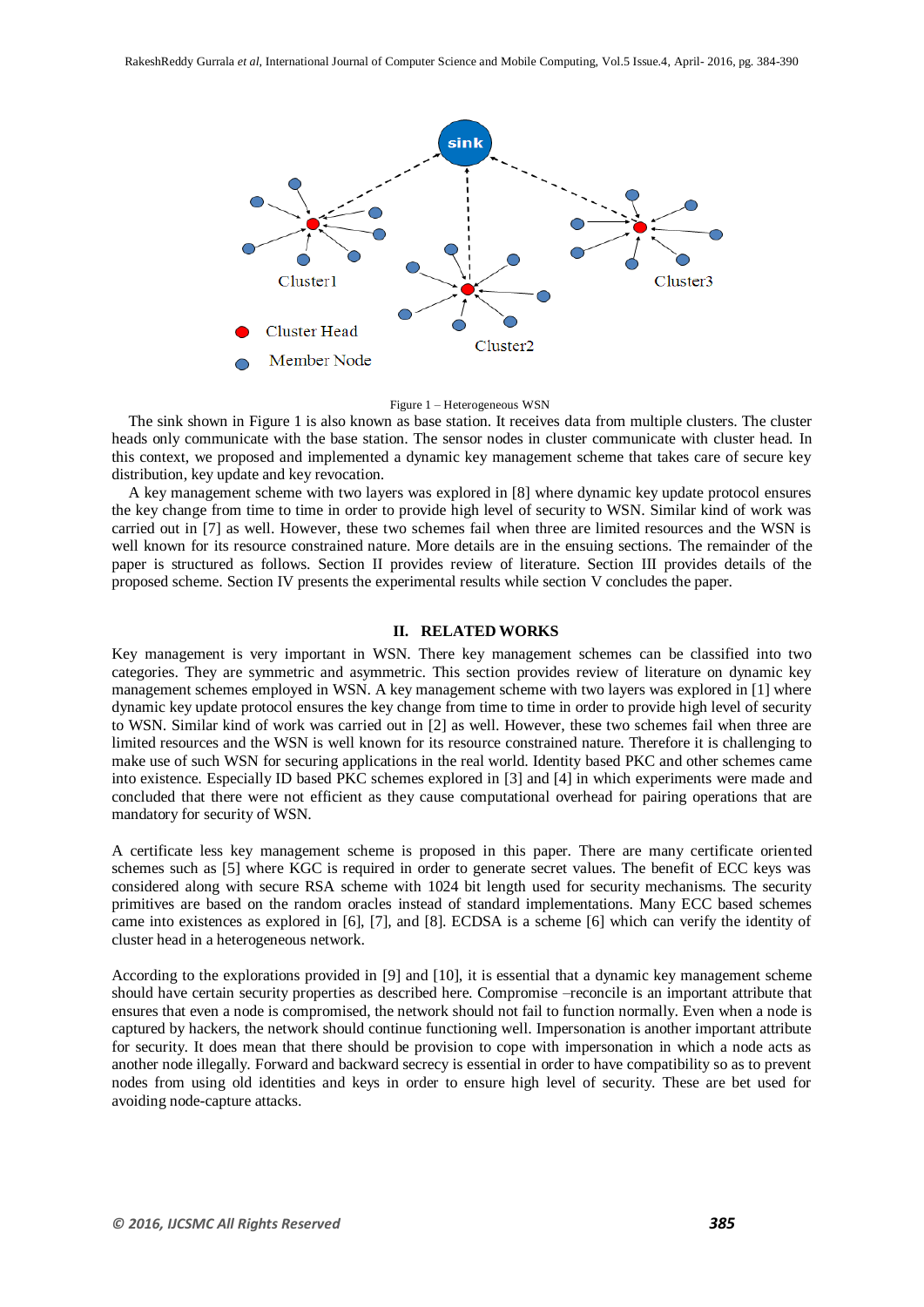#### **III. PROPOSED SCHEME**

The proposed scheme is meant for protecting WSN from malicious attacks. The network is secured using the proposed scheme which takes care of initialization, secure key distribution, key update and key revocation.



Figure 2 – Overview of the proposed scheme

As shown in Figure 2, we implemented attack analyzer which takes care of security issues besides ensuring that the communications in the network are protected from malicious attacks. The controller sensor nodes and the attack analyzer work in tandem with each other in order to prevent attacks and promote secure communications.

#### **IV. EXPERIMENTAL RESULTS**

Simulations are made in NS2 for proof of concept. WSN is built with many sensor nodes and a base station. There is attack analyzer which takes care of attacks and prevents them. The scheme is employed in the network in order to have secure communications.



Figure 3 – Simulation of WSN showing protocol propagation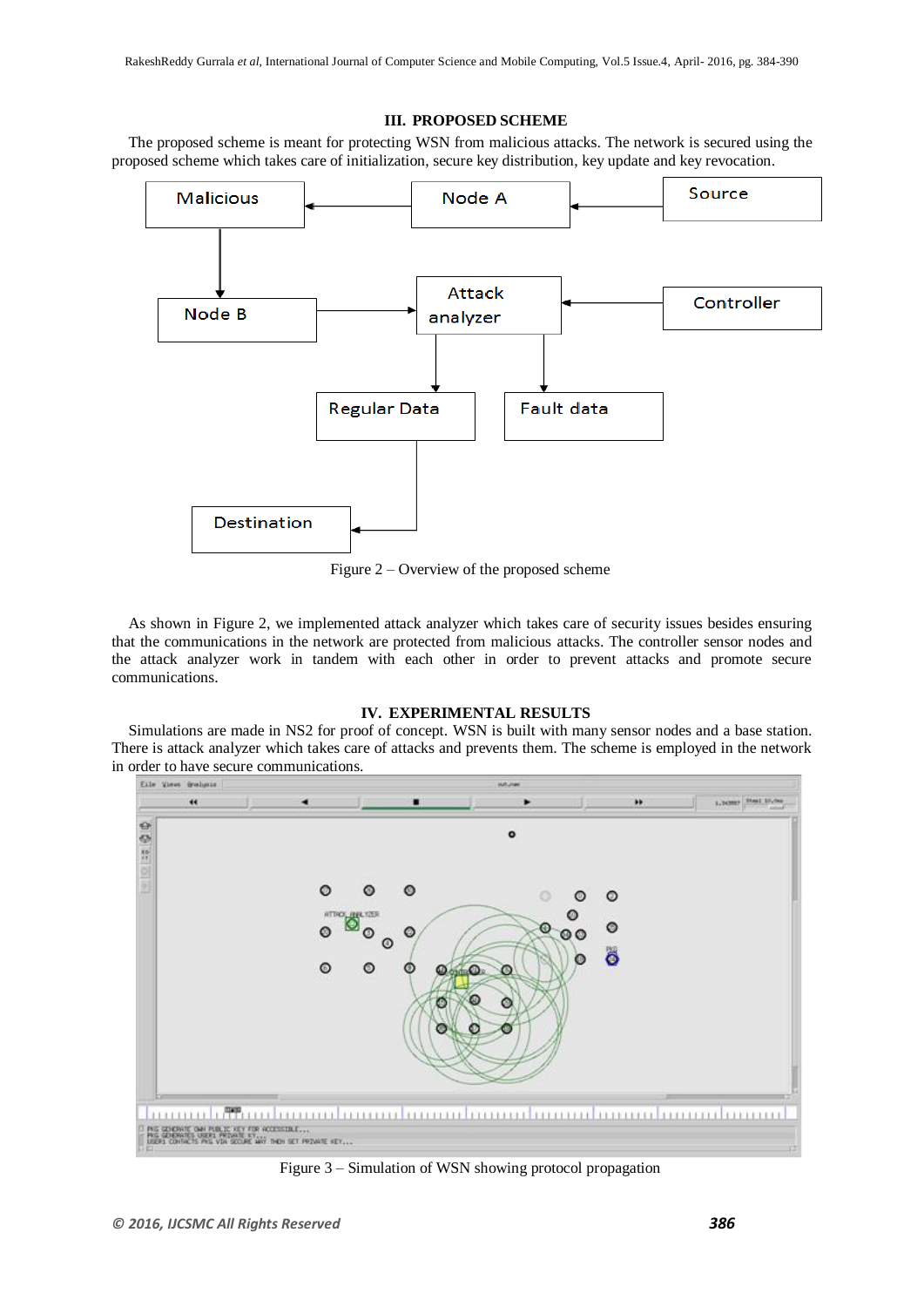As can be seen in Figure 3, the protocol propagation is simulated with different sensor nodes, base station and attack analyzer.



Figure 4 – Simulation of WSN showing PKG sharing secret keys

As shown in Figure 4, it is evident that the simulation reveals the PKG generating keys and sharing to nodes in the network. It also shows the sender and receiver nodes and the functioning of attack analyzer.



Figure 5 – Secure communication between nodes

As shown in Figure 5, there is secure communication established among the nodes of WSN. The attack analyzer is able to perform its duties in order to have secure communications in the WSN.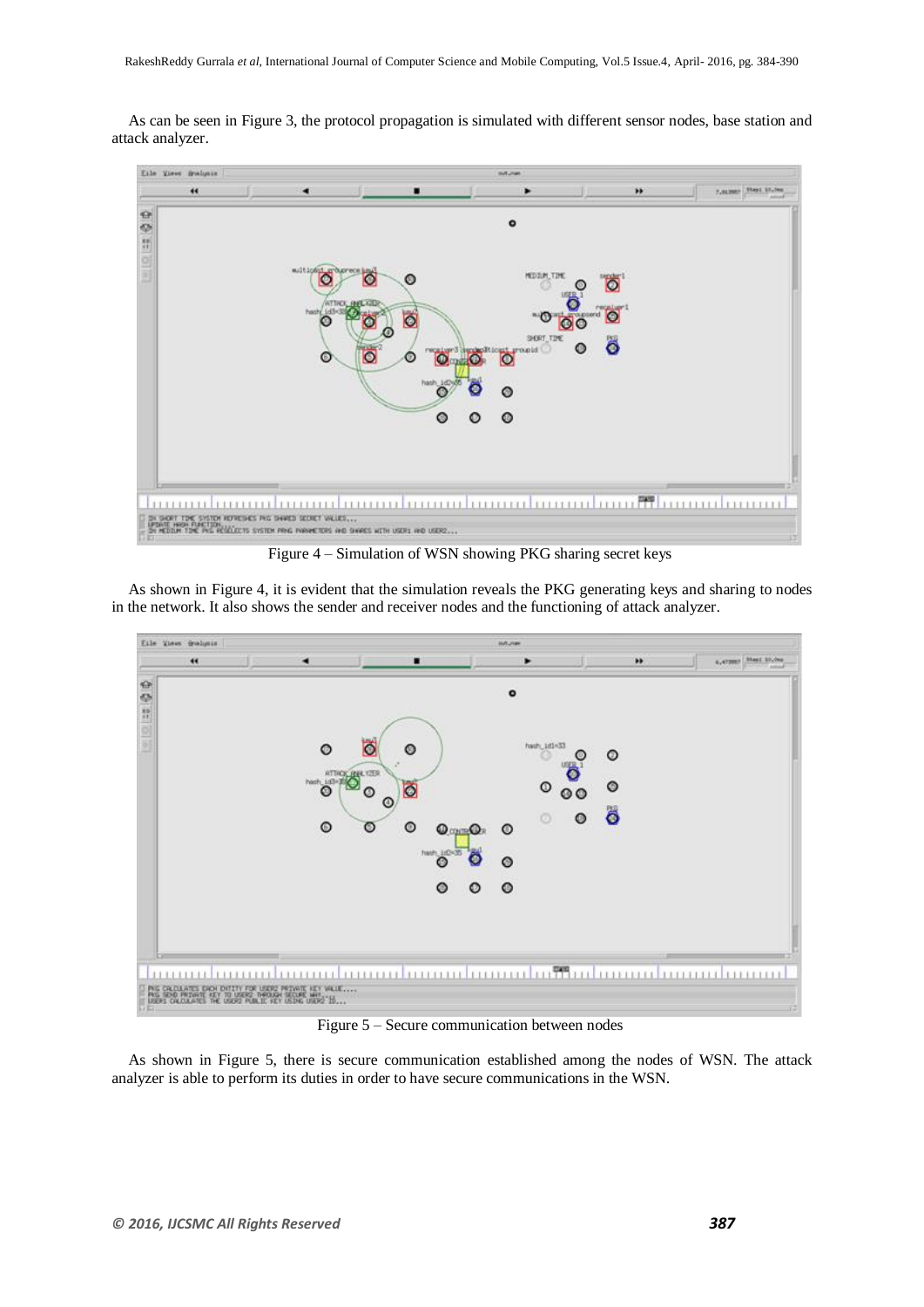

Figure 6 – Secure communication and prevention of attacks

As can be seen in Figure 6, it is evident that the secure communication and prevention of attacks is made possible with attack analyzer protecting communications between nodes and the base station.



As can be seen in Figure 7, it is evident that the communication overhead of the proposed system is compared with existing systems. The results revealed that the proposed system outperforms the existing systems.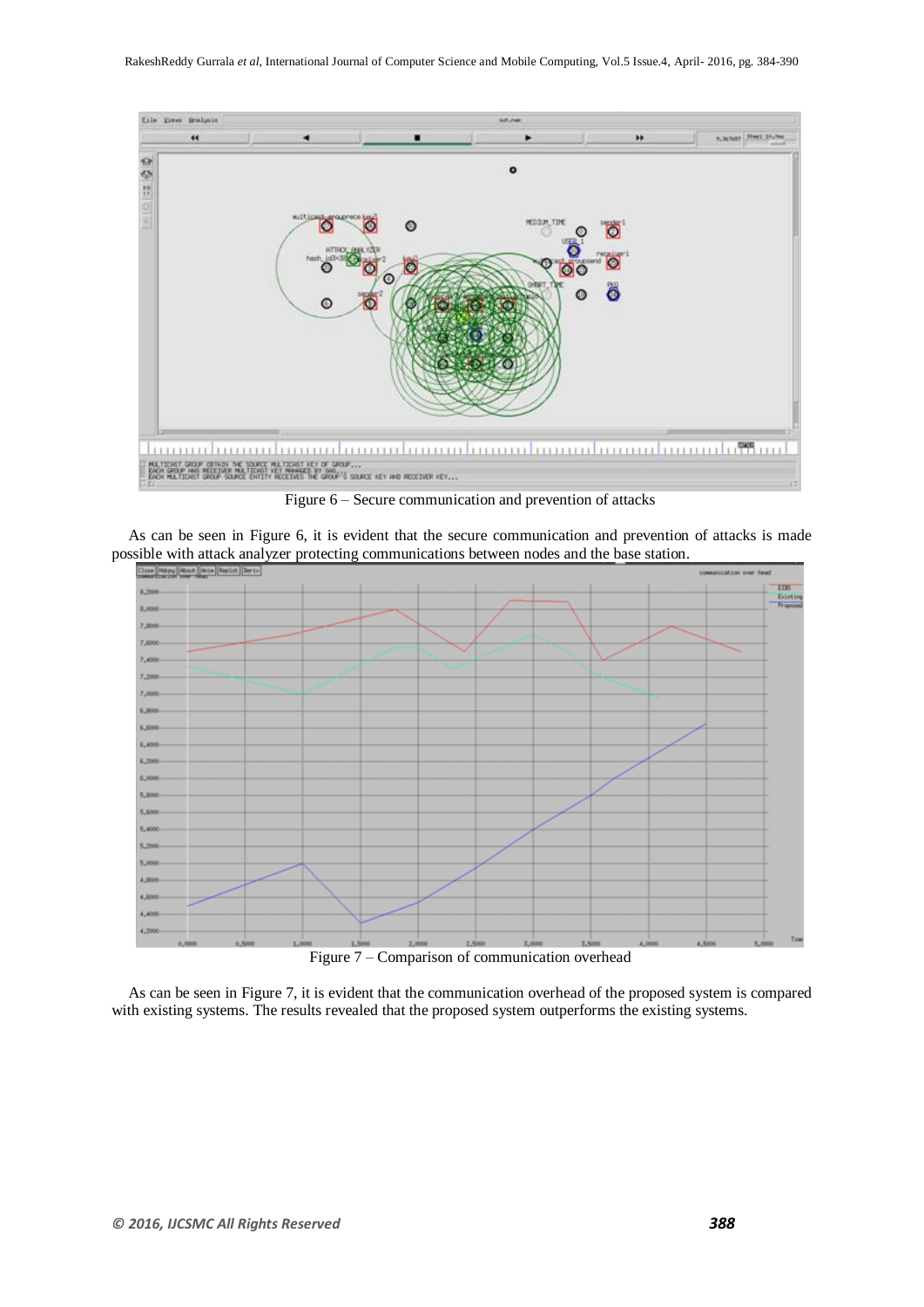

Figure 8 – Comparison of CPU utilization

As can be seen in Figure 8, it is evident that the CPU utilization of the proposed system is compared with existing systems. The results revealed that the proposed system outperforms the existing systems.



Figure 9 – Comparison of delay time

As can be seen in Figure 9, it is evident that the delay performance of the proposed system is compared with existing systems. The results revealed that the proposed system outperforms the existing systems.

#### **V. CONCLUSIONS AND FUTURE WORK**

In this paper we studied the WSNs in the context of dynamic key management. We found in the literature most of the schemes are either using dynamic WSN or dynamic key management. In this paper we propose and implement a novel key management scheme which is dynamic in nature and works for dynamic WSN. The scheme has provision for key establishment, key distribution, key update and key revocation. Thus it can handle compromised nodes using key revocation approach. The proposed scheme is implemented in NS2 and the simulations reveal that the scheme is useful for protecting communications in WSN besides making the network